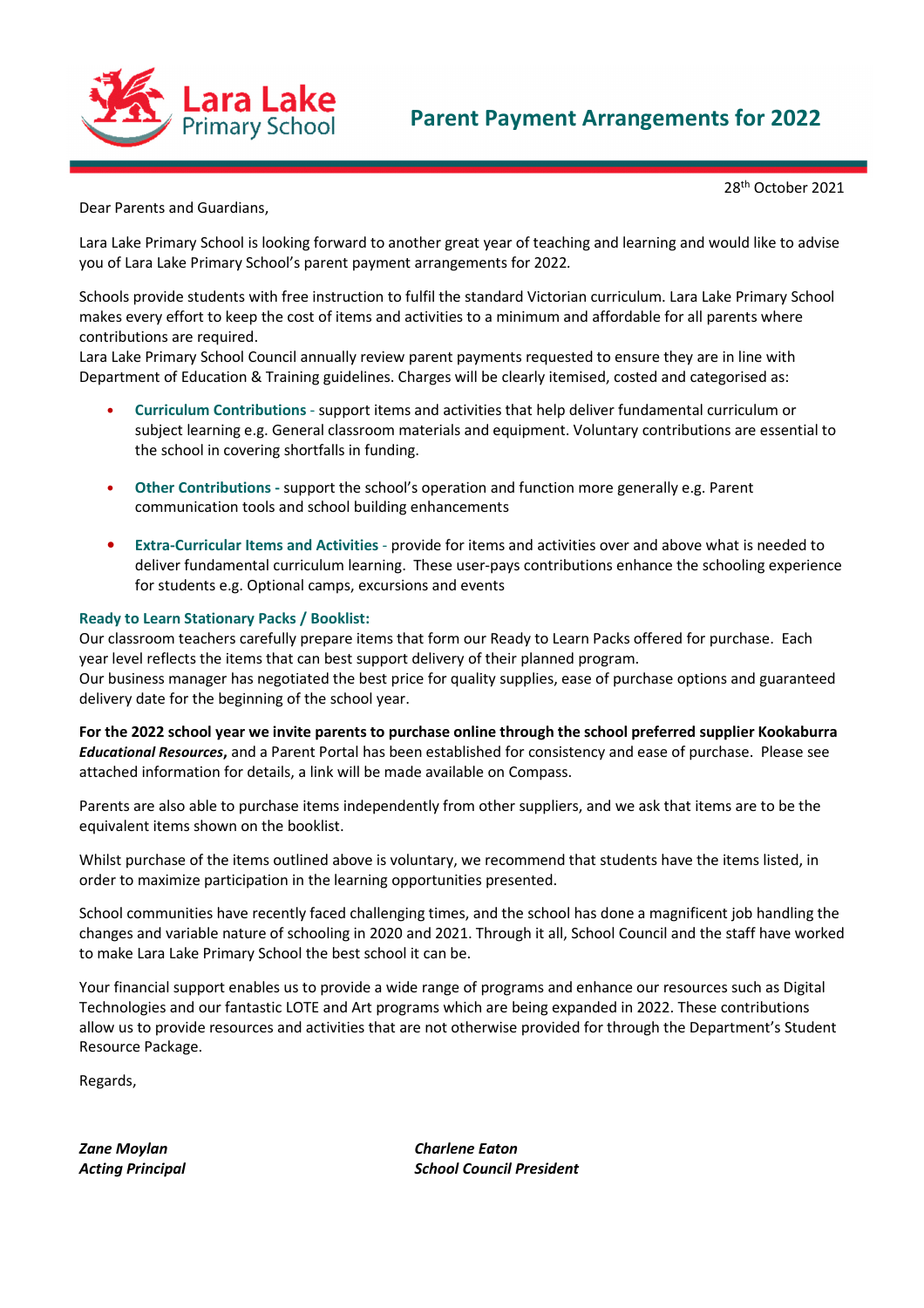

# Parent Payment Arrangements for 2022

| <b>Curriculum Contributions</b> - Items and activities that students use, or participate in, to access<br>the Curriculum.<br>Parents may wish to use CompassPay via Course Confirmations as a payment option.                                                                                                                                                                                                                                                                                                                                                                                                                                                                                                                 | Amount  |
|-------------------------------------------------------------------------------------------------------------------------------------------------------------------------------------------------------------------------------------------------------------------------------------------------------------------------------------------------------------------------------------------------------------------------------------------------------------------------------------------------------------------------------------------------------------------------------------------------------------------------------------------------------------------------------------------------------------------------------|---------|
| Shared classroom consumables, materials & equipment<br>Art - paint, crayons, canvas, glitter, coloured paper, glue, card, wool, material, wood,<br>beading<br>Science - ingredients, shared materials<br>$\bullet$<br>Mathematics - numeracy blocks, calculators, textbooks, stationary, maths kits<br>$\bullet$<br>English - book boxes, class sets, novels, readers,<br>$\bullet$<br>Classroom shared - classroom library, workbooks, stationary in addition to the Ready to<br>$\bullet$<br>Learn packs, e.g. post-it notes, poster paper, tape etc.<br>Sports - equipment, ribbons, materials<br>Music - instruments, books, pens, markers and sheet paper<br>$\bullet$<br>Library - books and subscriptions<br>$\bullet$ | \$45.00 |
| Online Subscriptions - 12 month subscription to software provided under license and is available for<br>use by each student both at school and at home<br>Epic (Free)<br>$\bullet$<br>Seesaw (Free)<br>$\bullet$<br>Sunshine Online (\$7.00)<br>$\bullet$<br>Story Box Library (\$2.00)<br>$\bullet$<br>Essential Assessments (\$7.00)<br>Book Creator (\$3.00)                                                                                                                                                                                                                                                                                                                                                               | \$19.00 |
| ICT Devices - provision of devices, applications and maintenance of the shared classroom sets of ipads<br>and technology, for all year levels                                                                                                                                                                                                                                                                                                                                                                                                                                                                                                                                                                                 | \$20.00 |
| Printing and photocopying of worksheets and learning materials                                                                                                                                                                                                                                                                                                                                                                                                                                                                                                                                                                                                                                                                | \$5.00  |
| School events:<br>House Athletics Day (School funded)<br>Water Safety Program Grades 1 -4 (DET funded)<br>$\bullet$<br>Life Education Van - positive health education for early years exploring body, nutrition,<br>$\bullet$<br>emotions, hygiene, and physical activity. (School funded)<br>Preparation For Puberty - Grades 5 & 6 (School funded)                                                                                                                                                                                                                                                                                                                                                                          | Nil     |
| <b>Total Amount</b>                                                                                                                                                                                                                                                                                                                                                                                                                                                                                                                                                                                                                                                                                                           | \$89.00 |

| Ready To Learn Pack - Educational items students own                                                                                                                                                                                      | <b>Amount</b> |
|-------------------------------------------------------------------------------------------------------------------------------------------------------------------------------------------------------------------------------------------|---------------|
| <b>Ready to Learn Stationary Packs / Booklist -</b><br>Attached is the online ordering information for items that the school recommends you purchase from<br>Kookaburra Educational Resources for your child to individually own and use. |               |

| <b>Other Contributions</b> - for non-curriculum items and activities                                                                                                                                                                                                                                                                                                                                                                            | <b>Amount</b>                          |
|-------------------------------------------------------------------------------------------------------------------------------------------------------------------------------------------------------------------------------------------------------------------------------------------------------------------------------------------------------------------------------------------------------------------------------------------------|----------------------------------------|
| <b>First Aid &amp; Student Wellbeing</b><br>To provide the utmost care for students, your contribution enables the school to employ a First Aid<br>Officer who is trained and qualified to manage student health and wellbeing in the Sick Bay. This<br>provides a single point of contact for the students which not only provides familiarity and care, it<br>enables improved communication with families through consistent health records. | \$20.00-40.00<br>Voluntary<br>decision |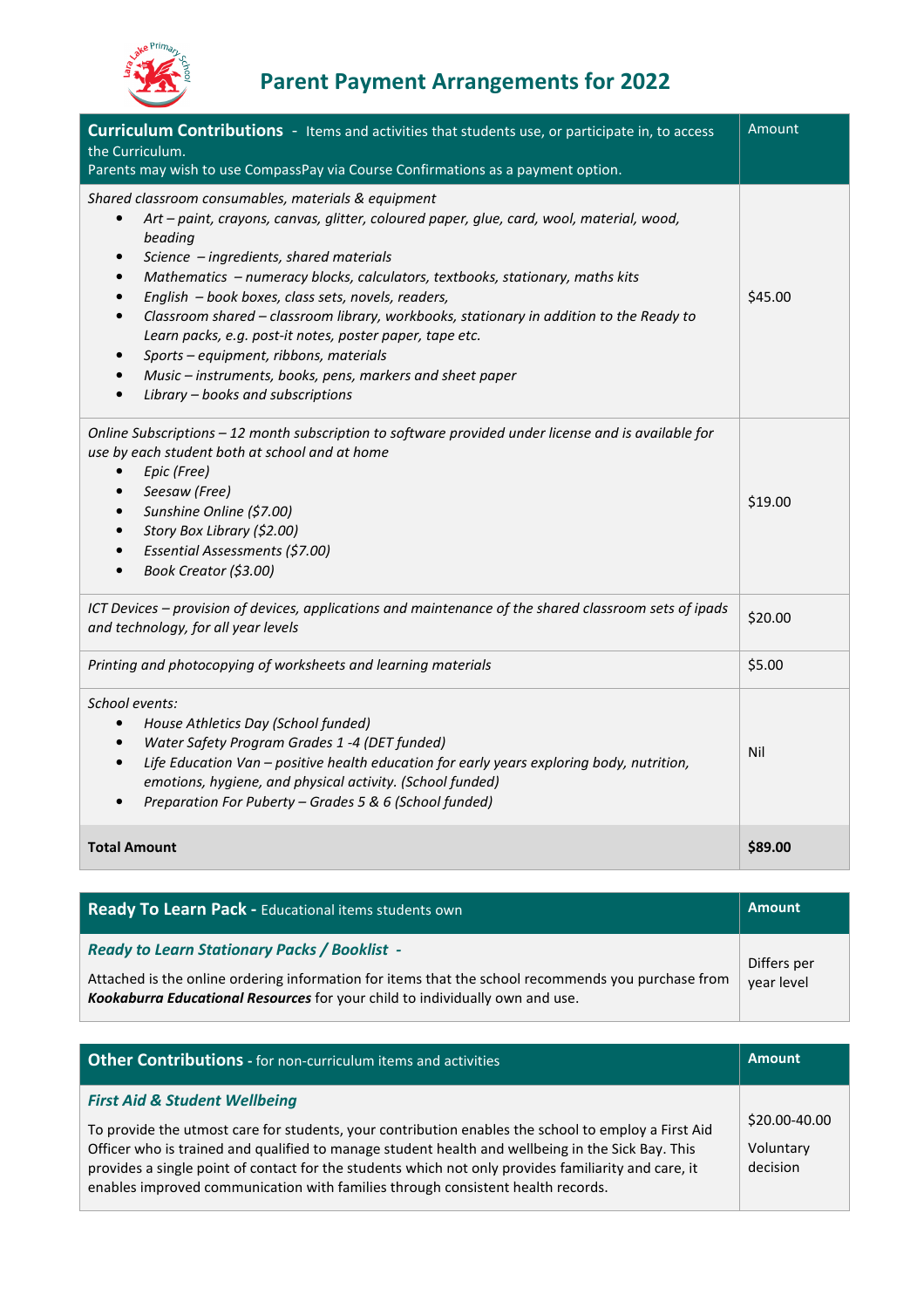| <b>School Grounds</b> - maintenance and improvements<br>Students enjoy the various play areas in our school. Rather than having to rely on parents<br>volunteering their time, we seek funding towards the ongoing maintenance of our grounds and<br>gardens. This ensures that students can have the most enjoyment whilst playing outside in a safe<br>environment. We aim for our school to always be neat, tidy and safe. | \$20.00-40.00<br>Voluntary<br>decision |
|-------------------------------------------------------------------------------------------------------------------------------------------------------------------------------------------------------------------------------------------------------------------------------------------------------------------------------------------------------------------------------------------------------------------------------|----------------------------------------|
| <b>ICT</b> – iPad Devices<br>Students in Grades 3 to 6 historically purchased an iPad as the BYOD program. We invite families to<br>contribute towards the cost of supplying class sets of devices as we move away from the BYOD<br>program to reduce the cost of purchasing individual devices on families.                                                                                                                  | \$20.00-40.00<br>Voluntary<br>decision |

#### Extra-Curricular Items and Activities

Lara Lake Primary School offers a range of items and activities that enhance or broaden the schooling experience of students and are above and beyond what the school provides in order to deliver the Curriculum. These are provided on a user-pays basis.

Families will be informed of Excursions and Camps via Compass throughout the year.

If you would like to purchase an item, please contact our office.

| <b>Extra-Curricular Items and Activities</b>                                                                                                                                                  | <b>Amount</b> |  |
|-----------------------------------------------------------------------------------------------------------------------------------------------------------------------------------------------|---------------|--|
| Optional excursions scheduled at each year level<br>Communicated to parents during the school year via Compass Events.                                                                        |               |  |
| Optional Interschool Sports program                                                                                                                                                           | <b>TBA</b>    |  |
| Grade 4 Optional school camp, attending Camp Wilkin in Anglesea VIC                                                                                                                           |               |  |
| ** due to disrupted school year 2021:<br>Grade 5 Optional school camp, attending Camp Wilkin - Anglesea VIC                                                                                   | \$330.00**    |  |
| Grade 6 Optional school camp, attending Camp Kangaroobie - Princetown VIC                                                                                                                     | <b>TBA</b>    |  |
| Optional - 'Kidslinks - Parents Group' Fundraising Events, such as:<br>Special Lunch Days<br>Mother's Day / Father's Day Gift Stall<br>Colour Run<br>Disco<br>(Average cost per event \$8.00) | <b>TBA</b>    |  |
| Grades 1 to 4, Additional Swimming Program (Term 4)                                                                                                                                           | <b>TBA</b>    |  |
| <b>Optional items available at our School Office:</b>                                                                                                                                         |               |  |
| LLPS Broad Brimmed Hat (gst inc.)<br>* SunSmart - a broad brimmed hat must be worn for outside play, especially during Terms 1 & 4                                                            | \$8.80        |  |
| LLPS Backpack (gst inc.)                                                                                                                                                                      | \$48.00       |  |
| LLPS Library Reader Satchel - all year levels (gst inc.)                                                                                                                                      | \$12.65       |  |
| LLPS Pencil case (gst inc.)                                                                                                                                                                   | \$9.60        |  |
| Replacement Art Smock (gst inc.)                                                                                                                                                              | \$8.60        |  |
| Replacement Headphones (gst inc.) \$8.40 - Shintaro brand or \$15.95 Moki brand                                                                                                               | \$            |  |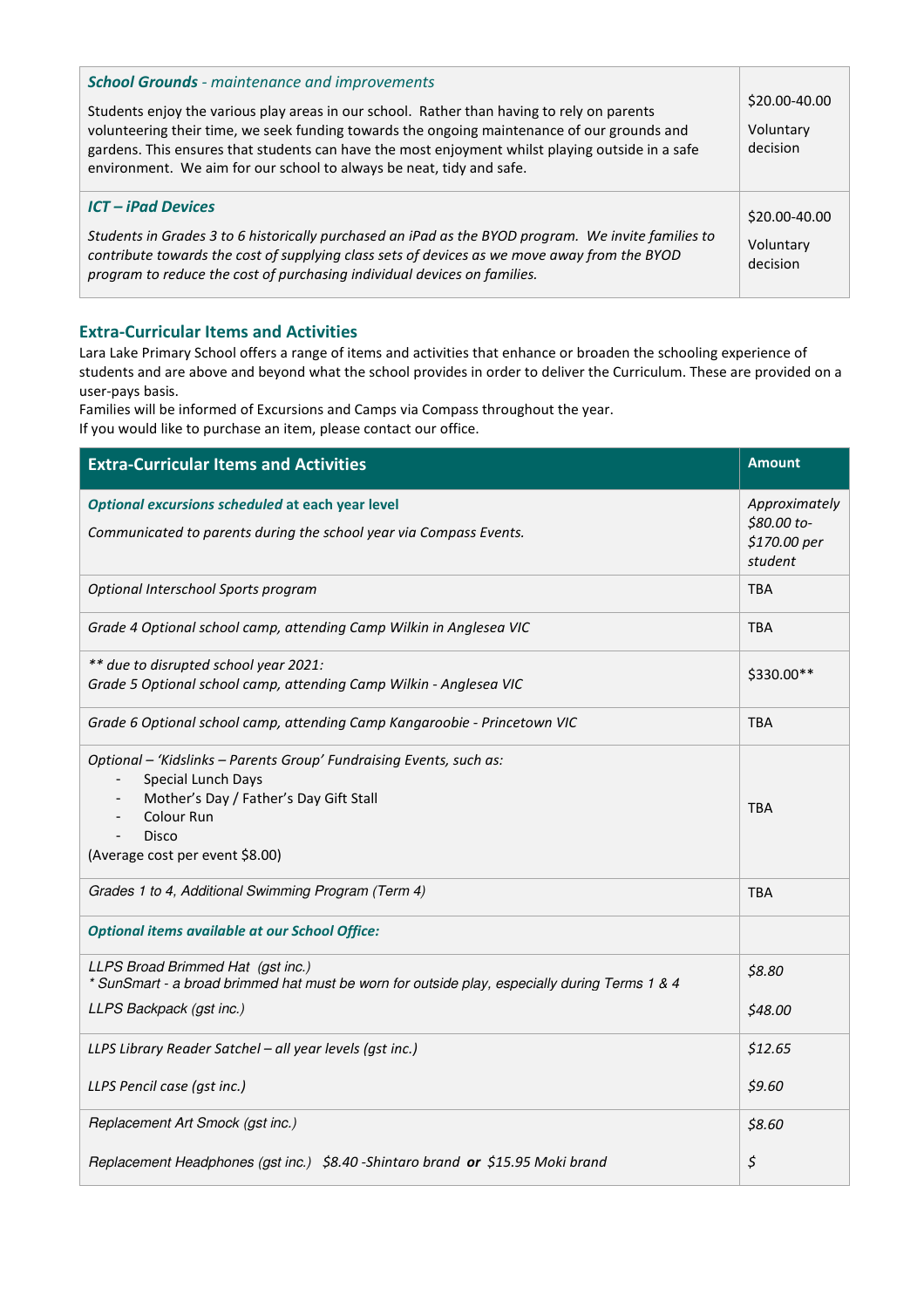### Financial Support for Families

Lara Lake Primary School understands that some families may experience financial difficulty and offers a range of support options, including:

- CentrePay
- Payment Plans for Extra-curricular Items and Activities
- Second-hand uniform items through our school office
- Camps, Sports and Excursions Funding (CSEF)
- State Schools Relief Fund
- Local community supports.

For a confidential discussion about accessing these services, or if you would like to discuss alternative arrangements, contact Ebony Anderson, Business Manager via Phone: 03 5282 1261 or email: lara.lake.ps@education.vic.gov.au

#### Payment Methods

| <b>Payment Option</b>                                       | <b>Explanation</b>                                                                                                                                                                                                                                           | How to set this up                                                                                                                                                                                                                                                                         |  |
|-------------------------------------------------------------|--------------------------------------------------------------------------------------------------------------------------------------------------------------------------------------------------------------------------------------------------------------|--------------------------------------------------------------------------------------------------------------------------------------------------------------------------------------------------------------------------------------------------------------------------------------------|--|
| <b>Compass</b><br>Ø<br><b>CompassPay</b>                    | Compass software our communication system.<br>Our aim is to streamline communication to and<br>from school.<br>Accessed via web browser or the free app, this<br>enables paperless consent and payment for<br>school-based activities to save parent's time. | Make payments using a credit card, allows you to have an<br>individual child's payment record within the app.<br>Individual login access required.<br>App is available for Smartphones from the App Store.<br>Website address for Compass https://laralake-<br>vic.compass.education/login |  |
| $B_{\text{PAY}}$<br><b>BPay</b>                             | Payment can be made by using your bank<br>account's online banking function, with the LLPS<br>BPay Biller Code and your unique Reference<br>Number.                                                                                                          | Details of your LLPS BPay Biller Code and Reference<br>Number can be requested at our School Office, and<br>displayed on your Family Statement.<br>This can be done as needed or set as a regular payment<br>instalment.                                                                   |  |
| centrelink<br><b>CentrePay</b>                              | Centrelink will take payments out of your<br>fortnightly benefit and transfer it to the school.<br>This can be done as a once off or regularly.                                                                                                              | You can apply for CentrePay deductions online at<br>http://www.humanservices.gov.au/customer/services/cen<br>trelink/centrepay                                                                                                                                                             |  |
| Cash, Cheque,<br><b>EFTPOS or Credit</b><br>Card            | Payments can be made at our School Office in person or<br>Cash, eftpos or cheques directly to our office.<br>over the phone.                                                                                                                                 |                                                                                                                                                                                                                                                                                            |  |
| <b>Camps Sports and</b><br><b>Excursions Fund</b><br>(CSEF) | Families holding a valid means-tested concession<br>card or foster parents are eligible to apply for<br>funding \$125 per student to assist with the cost of<br>Camps Sports and Excursions.                                                                 | Applications can be made at the School Office until June<br>for this yearly fund.<br>Eligibility: the parent/carer card must be valid on the first<br>day Term 1 (28 <sup>th</sup> January 2022) or Term 2 (26 <sup>th</sup> April 2022)                                                   |  |

#### **Refunds**

Refunds are to be requested in writing to our office or by email sent to: lara.lake.ps@education.vic.gov.au

#### Curriculum Contributions:

- Fully refundable if paid in the preceding year and the student does not commence at Lara Lake Primary School.
- Pro-rata per terms following exit date, e.g. exit middle term 1, then terms 2-4 will be refunded.
- Nil refund after the commencement of term 4.

#### Extra-Curricular Items and Activities:

Students withdrawing from camps and excursions, optional item activities will not automatically be entitled to a refund.

- Full refund will be payable where NO COST is incurred by the school when:
	- It is viable the school can approve another student to fill the place
	- The Principal deems the student's withdrawal is unavoidable e.g. Illness with a medical certificate presented.
- Partial refund will be payable when:
	- The Principal deems the student's withdrawal is unavoidable. In such case, the refund will be the amount paid, less any expenses incurred by the school because of the withdrawal
- No refund will be payable when:
	- The Principal deems the student's withdrawal was avoidable and/or the school has incurred the full cost of the excursion/incursion, camp, extra-curricular activity, or optional activity.
- Camps and Swimming Program: